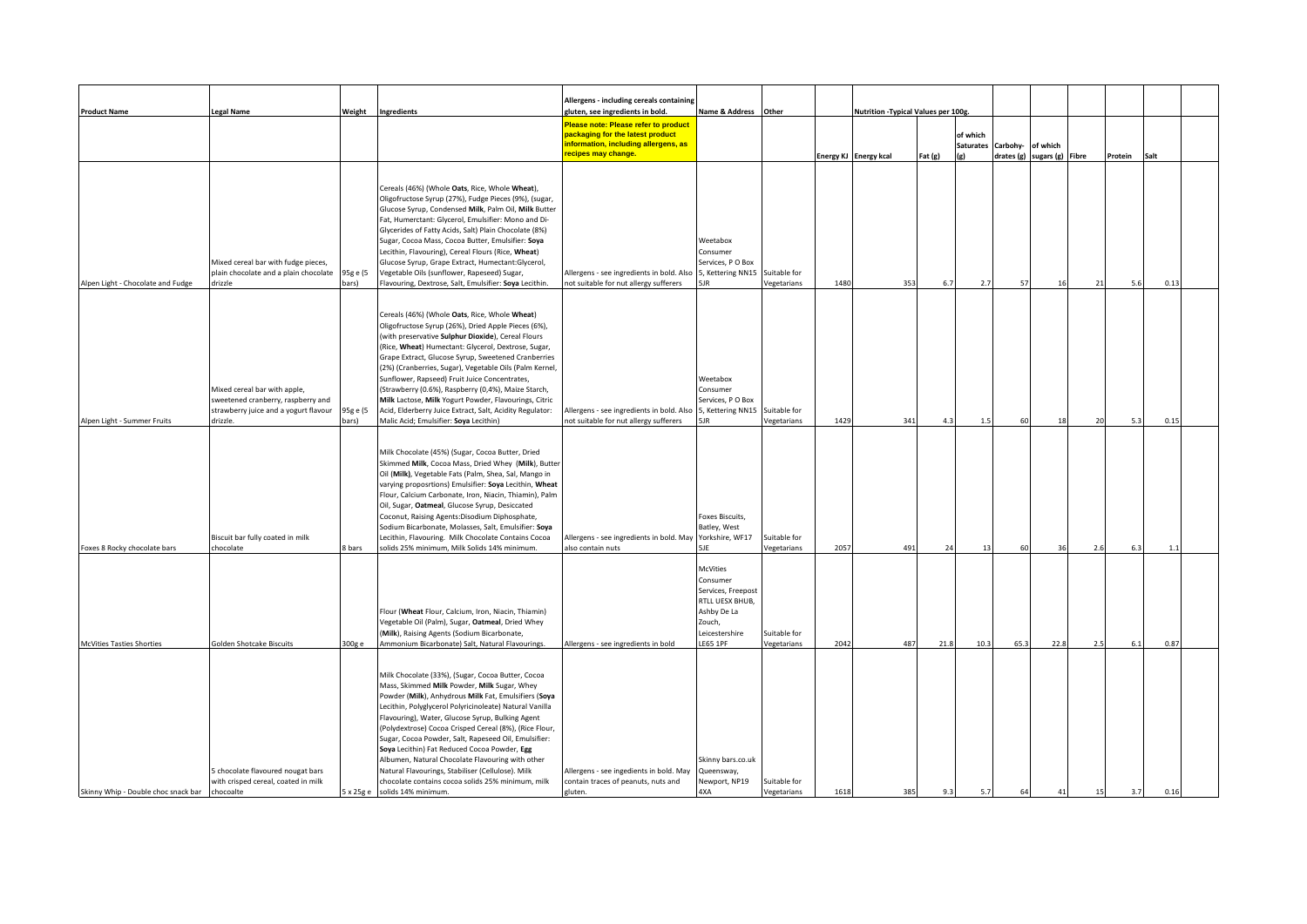| Tuc Cheese Flavour                                             | Crackers with cheese flavour                                              | e 100g                                                  | Wheat Flour, Sunflower Oil, Malted Barley Extract,<br>Glucose Syrup, Raising Agents (Ammonium<br>Carbonates, Sodium Carbonates) Salt, Whey Powder<br>(Milk) Flavouring, Flavour Enhancers (E621,E627,<br>E631), Cheese Powder (Milk) 0.1%, Flour Treatment<br>Agents (Sodium Metabisulphite), Acids (Citric Acid,<br>Calcium Lactate), Egg.<br>Glucose Syrup, Sugar, Modified Maize Starch, Beef<br>Gelatine, Acidity Regulators: Citric Acid, Malic Acid,<br>Acetic Acid; Flavourings, Colours:Curcumin,<br>Chlorophyll, Paprika Extract, Anthocyanins, Glazing | Allergens - see ingredients in bold. May<br>contain traces of soya and sesame<br>seeds.                                                                 | Mondelez<br>International<br><b>Big Bear</b><br>Confectionary,<br>Braunstone,                        |                               |      |     |     |           |                |                |     |                |      |  |
|----------------------------------------------------------------|---------------------------------------------------------------------------|---------------------------------------------------------|------------------------------------------------------------------------------------------------------------------------------------------------------------------------------------------------------------------------------------------------------------------------------------------------------------------------------------------------------------------------------------------------------------------------------------------------------------------------------------------------------------------------------------------------------------------|---------------------------------------------------------------------------------------------------------------------------------------------------------|------------------------------------------------------------------------------------------------------|-------------------------------|------|-----|-----|-----------|----------------|----------------|-----|----------------|------|--|
| Chewy Fruit Wine Gums                                          | Fruit Flavour Jelly Sweets                                                | 300g e                                                  | Agents (coconut Oil, Carnauba Wax)                                                                                                                                                                                                                                                                                                                                                                                                                                                                                                                               |                                                                                                                                                         | Leicester LE3 1UE                                                                                    |                               | 1515 | 356 | 0.1 |           | $\mathcal{R}$  |                | 0.4 | 4.8            | 0.03 |  |
| Indi Grand Butter chicken curry sauce spices and herbs         | Butter chicken cooking sauce made<br>with cream, onions, butter, aromatic | 375g e                                                  | Water, Single Cream (Milk) (18%), Onion (18%),<br>Tomato Paste, Rapeseed Oil, Sugar, Butter (Milk) (3%),<br>Modified Maize Starch, Salt, Fried Onion, Spice Blend<br>(Turmeric, Cumin, Paprika, Corinader, Green<br>Cardomom, Cassia, Clove, Salt, Fenugreek Leaf,<br>Coriander Leaf, Chilli Powder), Garlic Puree, Ginger<br>Puree, Colour (Paprika Extract), Acidity Regulator (Citric be produced in a factory that handles<br>Acid, Lactic Acid).                                                                                                            | Allergens - see ingredients in bold. May<br>nuts, peanuts and sesame                                                                                    | Panesar Foods Lts<br>Ocker Hill, Tipton,<br>DY4 OPZ                                                  | Suitable for<br>Vegetarians   | 662  | 158 | 12  | 4.2       | 12             | 7 <sup>1</sup> | 1.2 | 1.5            | 1.1  |  |
|                                                                |                                                                           |                                                         |                                                                                                                                                                                                                                                                                                                                                                                                                                                                                                                                                                  |                                                                                                                                                         |                                                                                                      |                               |      |     |     |           |                |                |     |                |      |  |
| Dolmio Stir In Pasta Sauce - Smoked<br><b>Bacon and Tomato</b> | A rich tomato sauce with smoky bacon<br>and onions                        | 150g e                                                  | Tomatoes (58%), onion (12%), smoked bacon (10%)<br>(pork belly, salt, smoke flavouring, stabilisers<br>(triphosphate), diphosphates, preservative (sodium<br>nitirite)), tomato paste (9.6%), modified maizes starch,<br>sunflower oil, parsley, (1.5%), olive oil, salt, sugar,<br>galic, spices.                                                                                                                                                                                                                                                               |                                                                                                                                                         | Mars Foods UK<br>08009521234                                                                         |                               | 397  | 95  | 5.1 | 1.6       | 5.3            | -3.2           | 1.2 |                | 1.3  |  |
|                                                                |                                                                           | Net                                                     |                                                                                                                                                                                                                                                                                                                                                                                                                                                                                                                                                                  |                                                                                                                                                         |                                                                                                      |                               |      |     |     |           |                |                |     |                |      |  |
| Food Hall Pineapple Slices in Natural<br>Juices                | Pinepple Choice Slices in Natural Juice                                   | Weight<br>227g e<br>Drained<br>Weight<br>140g           | Pineapple, Pineapple Juice, Citric Acid.                                                                                                                                                                                                                                                                                                                                                                                                                                                                                                                         |                                                                                                                                                         | Siam Food<br><b>Products Public</b><br>Co. Ltd, Bangkok,<br>Thailand.                                | Suitable for<br>Vegetarians   | 256  | 60  |     |           | 14.            | 11.7           | 0.7 |                |      |  |
|                                                                |                                                                           | net                                                     |                                                                                                                                                                                                                                                                                                                                                                                                                                                                                                                                                                  |                                                                                                                                                         |                                                                                                      |                               |      |     |     |           |                |                |     |                |      |  |
| Bella Ricetta Red Kidney Beans                                 | Red Kidney Beans in Brine                                                 | weight<br>400g e,<br>drained<br>weight<br>240g e        | Red Kidney Beans, Water, Salt                                                                                                                                                                                                                                                                                                                                                                                                                                                                                                                                    |                                                                                                                                                         | Della Peruta<br>Vincenzo Spa,<br>Scafati 84018,<br>Salerno Italy,                                    | Suitable for<br>Vegetarians   | 460  | 109 | 0.7 |           | 16             |                | 6.7 | 6.4            | 0.5  |  |
|                                                                |                                                                           | net                                                     |                                                                                                                                                                                                                                                                                                                                                                                                                                                                                                                                                                  |                                                                                                                                                         |                                                                                                      |                               |      |     |     |           |                |                |     |                |      |  |
| <b>Bella Ricetta Chopped Tomatoes</b>                          | Chopped Tomatoes in Tomato Juice                                          | weight<br>400g e,<br>drained<br>weight<br>240g e        | Tomatoes (60%), Tomato Juice (40%), Acidity Regulator<br>(Citric Acid).                                                                                                                                                                                                                                                                                                                                                                                                                                                                                          |                                                                                                                                                         | De Clemente<br>conserve SPA, via<br>Nuova Consortile<br>984084 Fisciano<br>(SA) Italy                | Suitable for<br>Vegetarians   | 97   | 23  | 0.5 |           |                |                | 0.9 | 1.2            | 0.08 |  |
|                                                                |                                                                           |                                                         |                                                                                                                                                                                                                                                                                                                                                                                                                                                                                                                                                                  |                                                                                                                                                         |                                                                                                      |                               |      |     |     |           |                |                |     |                |      |  |
| Harry Ramsden's Chip Shop Mushy<br>Peas                        | Mushy Processed Peas                                                      | 300g e                                                  | Rehydrated Processed Peas (95%), Water, Sugar, Salt,<br>Colours (Riboflavin, Brilliant Blue).                                                                                                                                                                                                                                                                                                                                                                                                                                                                    | Harry Ramsdens word mark and logo<br>are registered trademarks of Harry<br>Ramsden's (Restaurant) Ltd and are<br>used by Princes Limited under license. | Princes Ltd,<br>Liverpool L3 1NX                                                                     |                               | 308  | 73  | 0.3 | 0.1       | 11.5           | 1.3            | 2.9 | 4.6            | 0.52 |  |
|                                                                |                                                                           |                                                         | Beans (51%), Tomatoes (34%), Water, Sugar, Spirit<br>Vinegar, Modified Cornflour, Salt, Spice Extracts, Herb                                                                                                                                                                                                                                                                                                                                                                                                                                                     |                                                                                                                                                         | Heinz Foods UK<br>Ltd, London, SE1                                                                   | Suitable for<br>Vegetarians & |      |     |     |           |                |                |     |                |      |  |
| Heinz Baked Beans                                              |                                                                           |                                                         | 3 x 200g e Extracts.                                                                                                                                                                                                                                                                                                                                                                                                                                                                                                                                             |                                                                                                                                                         | 9SG                                                                                                  | Vegans                        | 329  | 78  |     | 0.2 < 0.1 | 12.5           | 4.             | 3.7 | 4.7            | 0.6  |  |
| Heinz Sweet Corn                                               | Sweetcorn, sterilised                                                     | net<br>weight<br>400g e,<br>drained<br>weight<br>220g e | Sweetcorn, Water, Sugar, Salt                                                                                                                                                                                                                                                                                                                                                                                                                                                                                                                                    |                                                                                                                                                         | Distributor:<br>George Borg Ltd,<br>Triw L-<br>Imprendituiri,<br>Mriehel BKR 3000<br>Malta 2142177/8 |                               | 220  | 52  |     | 0.2       | 8.             | $\overline{5}$ |     | 1 <sub>1</sub> | 0.78 |  |
|                                                                |                                                                           |                                                         |                                                                                                                                                                                                                                                                                                                                                                                                                                                                                                                                                                  |                                                                                                                                                         |                                                                                                      |                               |      |     |     |           |                |                |     |                |      |  |
| Foodhall Cream of Tomato Soup                                  |                                                                           | e 400g                                                  | Tomato Puree (73%), Water, Sugar, Rapeseed Oil,<br>Modified Maize Starch, Salt, Skimmed Milk Powder,<br>Acidity Regulator (Citric Acid), Double Cream (Milk),<br>Paprika, Basil Extract, Rice Flour, Flavouring.                                                                                                                                                                                                                                                                                                                                                 | Allergens - see ingredients in bold                                                                                                                     | Tj Morris,<br>Liverpool, L11 OJA Vegetarians                                                         | Suitable for                  | 510  | 122 |     | 56        | 0 <sub>4</sub> |                |     | 1 <sub>1</sub> | 0.36 |  |
|                                                                |                                                                           |                                                         |                                                                                                                                                                                                                                                                                                                                                                                                                                                                                                                                                                  |                                                                                                                                                         |                                                                                                      |                               |      |     |     |           |                |                |     |                |      |  |